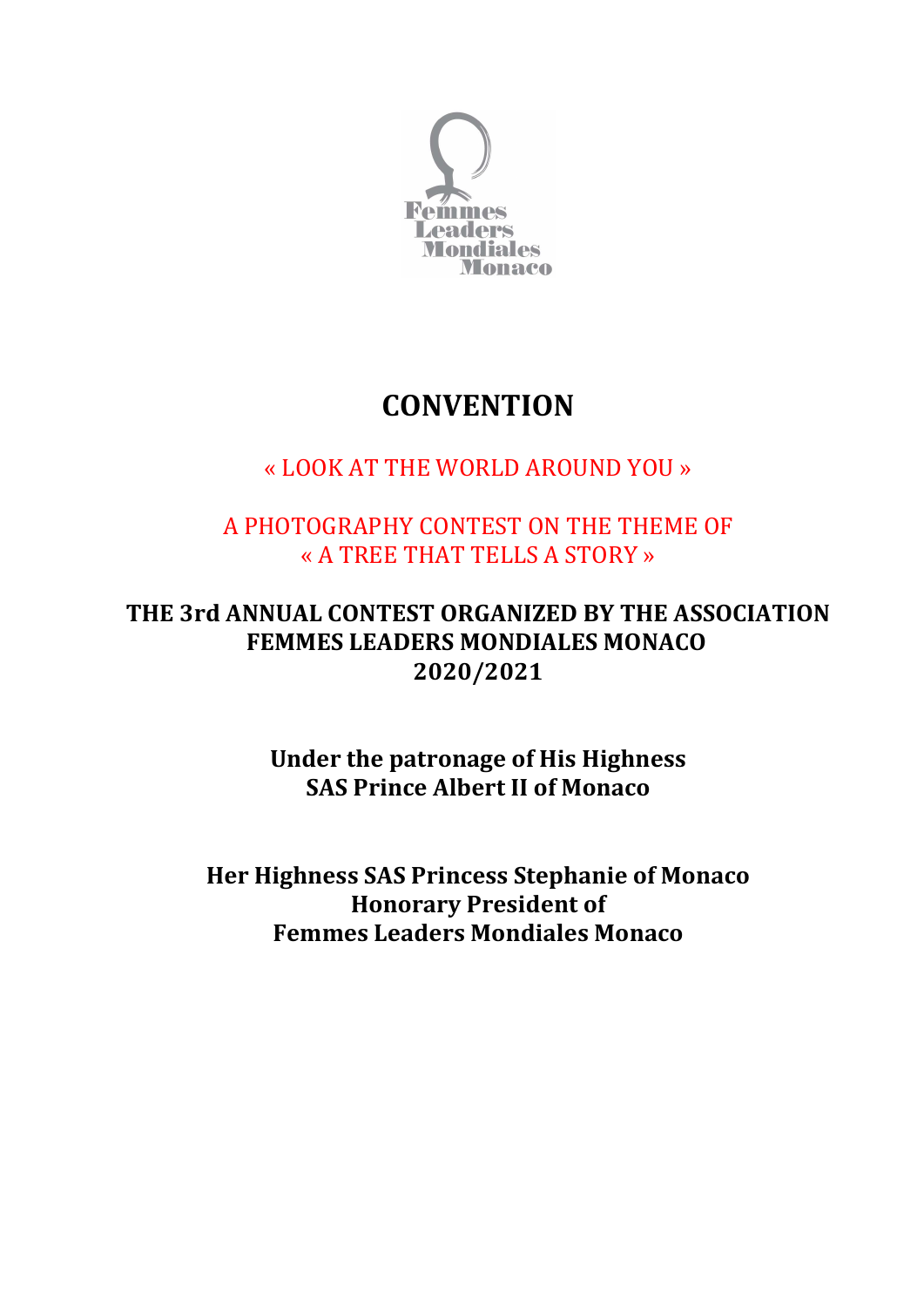#### **COUNTRY**

## FOREWORD

 FEMMES LEADERS MONDIALES MONACO is a non-profit making organisation, state controlled by article 7 of the law No 1355 dated December 23rd 2008 and by article 2 of the ministerial by-law No 2009/40 dated January 22nd 2009.

 FEMMES LEADERS MONDIALES MONACO launches for the year 2020/2021 its 3rd edition, intitled « LOOK AT THE WORLD AROUND YOU »

 The forementioned is a photo contest, as defined below, within a framework for equal rights between women and men in the field of Health Treatment, as is described in our Charter.

 This contest is aimed at preventing heart illnesses « Save women's hearts »

### ARTICLE 1 - PARTNERSHIPS

 The present convention's aim is to define the rules and regulations which must be met in order to participate in the photography contest on trees under the title « LOOK AT THE WORLD AROUND YOU » and the relation between , on one hand, the school student or individual candidate, regardless of nationality, who wishes to enter the competition and on the other hand, the association FEMMES LEADERS MONDIALES MONACO as organiser of the competition.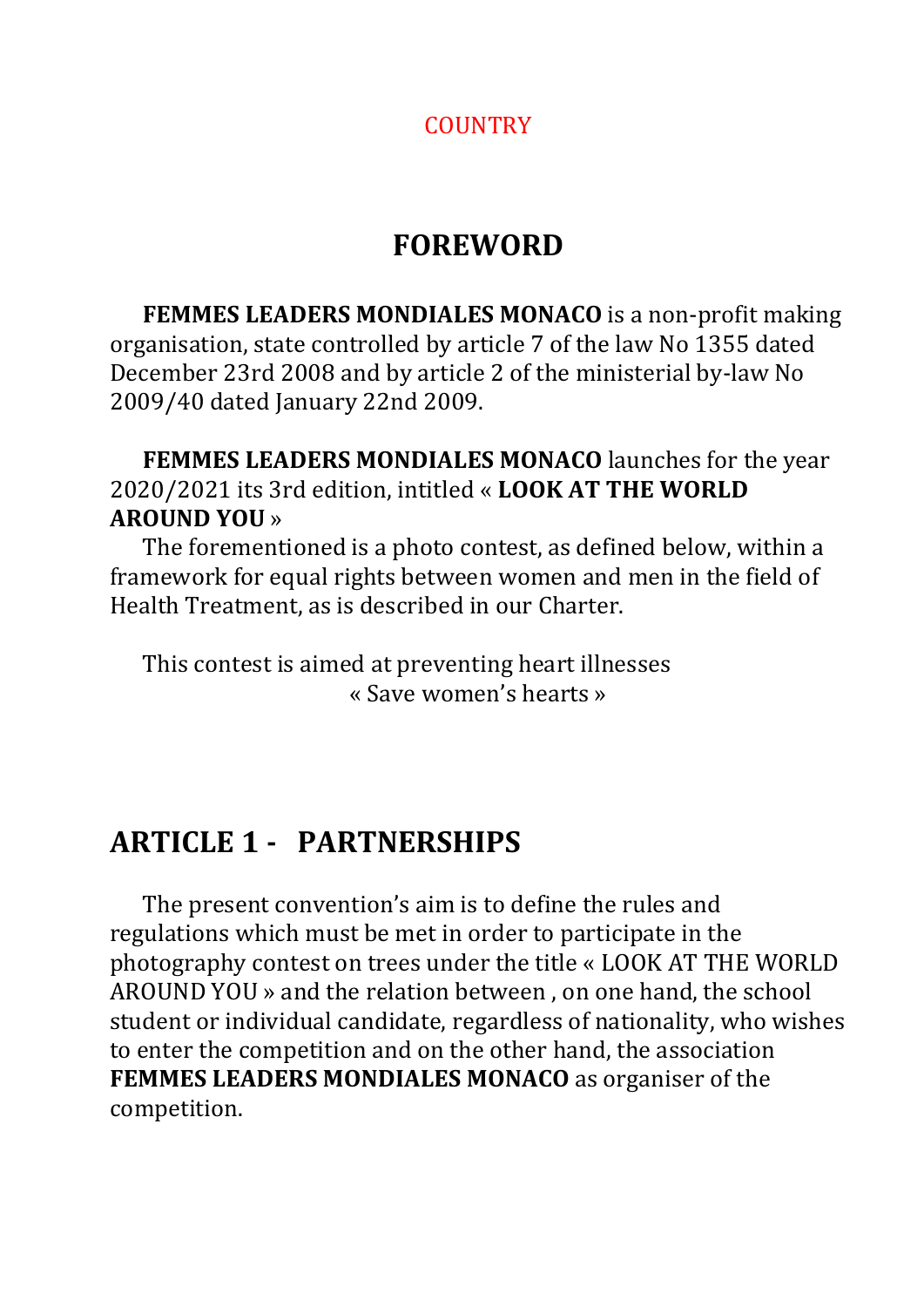# ARTICLE 2-INSTRUCTIONS AND CONTEST RULES

A Tree and its history.

The FEMMES LEADERS MONDIALES MONACO has set up a photo competition on trees reserved for students or individuals, from every country, who are under 35 years old.

 In order to present one's candidature, the candidate must provide the following documents :

- A black and white or colour photo of the highest possible quality.
- A brief text of maximum 100 words relating to the photo. The text must indicate the name of the tree, its past, the reason why you chose it and with the word « heart » incorporated in the text.

- A colour photo of the candidate (high resolution, min 1 MO format JPEG)

- An official document indicating birthdate.

- The convention duly signed.

Technical information concerning the photo of the tree.

Photo : Colour or black and white. Format : JPEG Resolution : Maximum 3000 dpi Presentation : Landscape or Portrait

MAILING OF DOCUMENTS : all documents must be sent, when possible, by wetransfer ( https:/wetransfer .com ) or equivalent to the following address : dknoisettes @aol.com

 The signed document relinquishes all rights to the association FEMMES LEADERS MONDIALES MONACO with regard to the reproduction of their photo and the accompanying text.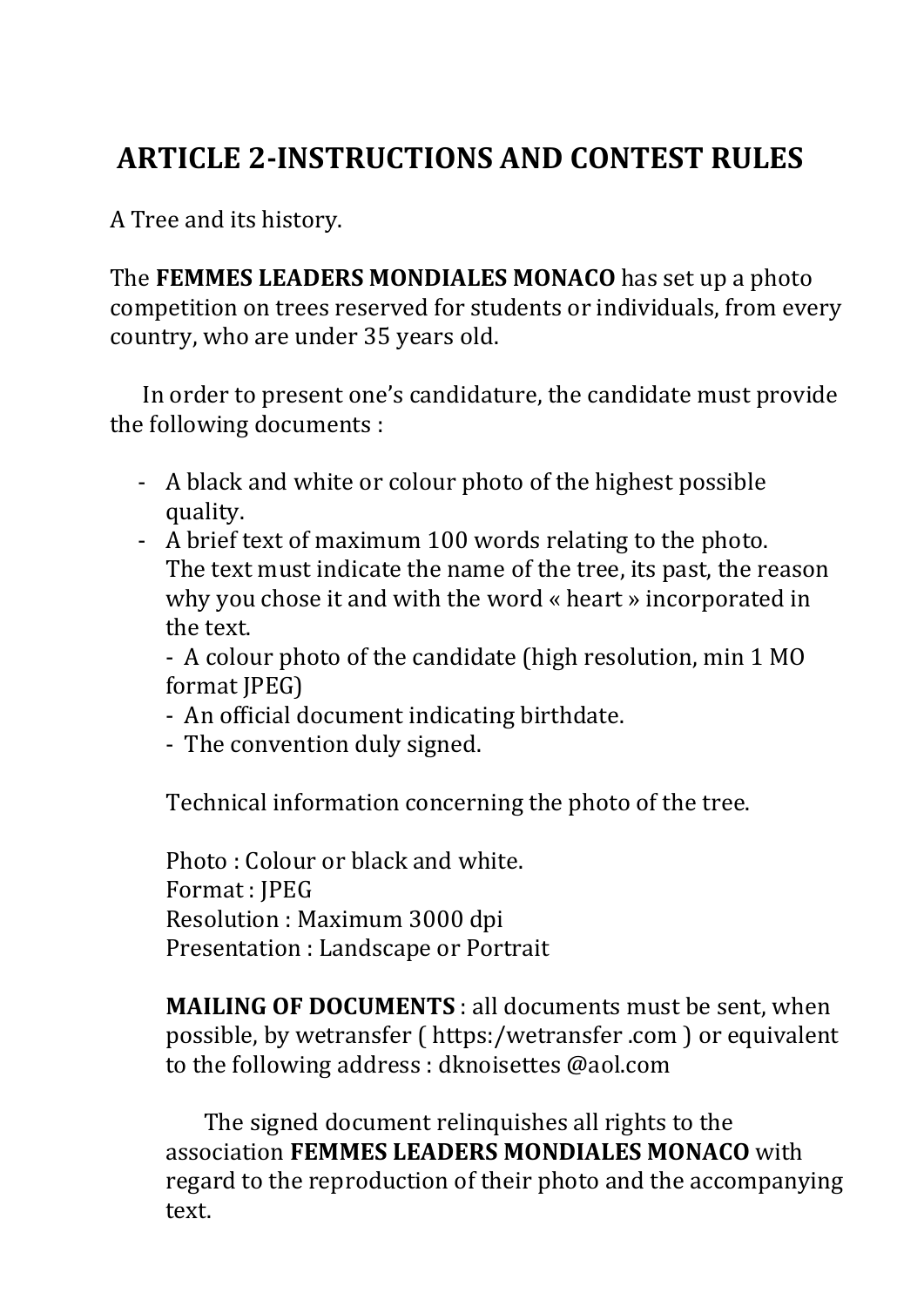A fully filled in form must be returned, no later than the 31th of March 2021, to Mme Josselyne Bovini

> Either by e-mail : dknoisettes@aol.com Or by mail to the address below

 Mme Josselyne Bovini Villa « Le Coq » 95a, Chemin de la Rousse 06240, Beausoleil ( France)

 The photo and its text must not, under any condition, incite hatred, the consummation of alcohol, drugs or their by-products or cause racial, religious or sexual discrimination.

FEMMES LEADERS MONDIALES MONACO reserve the right, if these conditions are not respected, to withdraw the infringing photo and its text, following the official jury's judgement.

## ARTICLE 3- RULES

- Only one photo should be presented by a school or individual candidate.

- Only one photo per country will be accepted.

- The submitted photo shall be validated by a jury of professsional artists.

- The photo of the tree and its text shall be published on the site :

www. femmesleadersmondialesmonaco.mc

The winner, accompanied by 2 guests, will be invited to our gala evening event which will be held on the 8th of April 2021

The photos shall not be returned.

Only fully completed candidature forms will be accepted.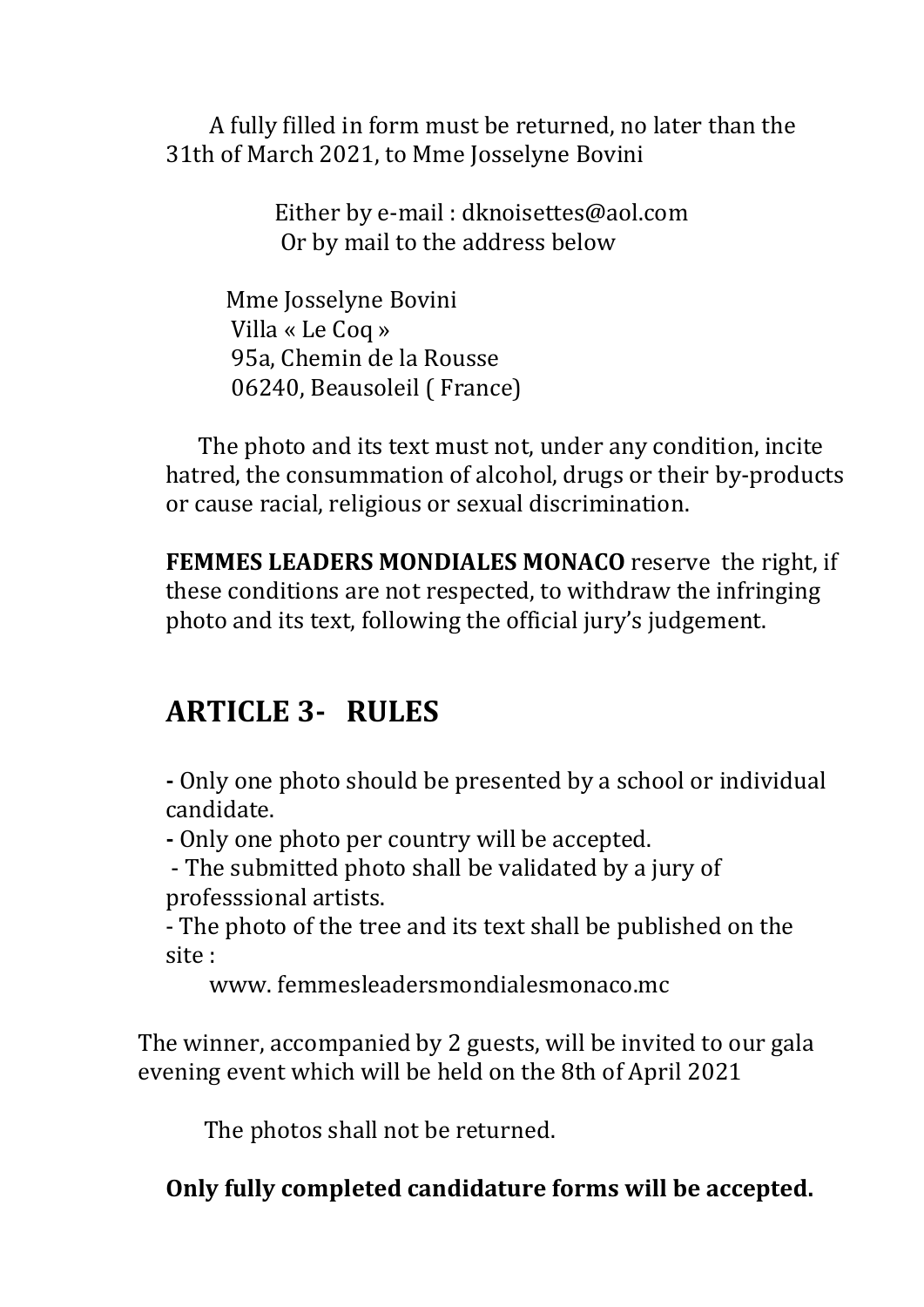# ARTICLE 4- SIGNATURE

 On signing the present convention, the school or individual candidate to this contest implicitly accepts to comply to the forementiond rules. The failure to respect the dates as fixed or an unsigned convention shall be considered as motifs to withdraw the candidates participation in this contest.

## ARTICLE 5- THE BOOK

 FEMMES LEADERS MOMDIALES MONACO wish to publish the book « Look at the world around you » gathering all the photos of the trees from around the world with the texts and the word « heart », in order to promote the campaign « SAVE A WOMAN'S HEART » and thus draw the general public's attention to every day problems concerning the environment and heart diseases.

-The book will be published in the A4 format (21x 29. ) -The photos will be presented in alphabetical order. -The winning photo will appear on the first page. An example of the book « Look at the world around you » will be offered to each participant.

The chosen winners shall renounce to author's rights as declared on our site and therefore allow the use of their works by those wishing to do so.

# ARTICLE 6- RESILIATION and/ or LITIGATION

The participating school or individual candidate is solely responsable for the publishing of photos which have been sent relating to their participation.

They declare to FEMMES LEADERS MONDIALES MONACO that any litigation or complaints which may be made against them by a 3rd